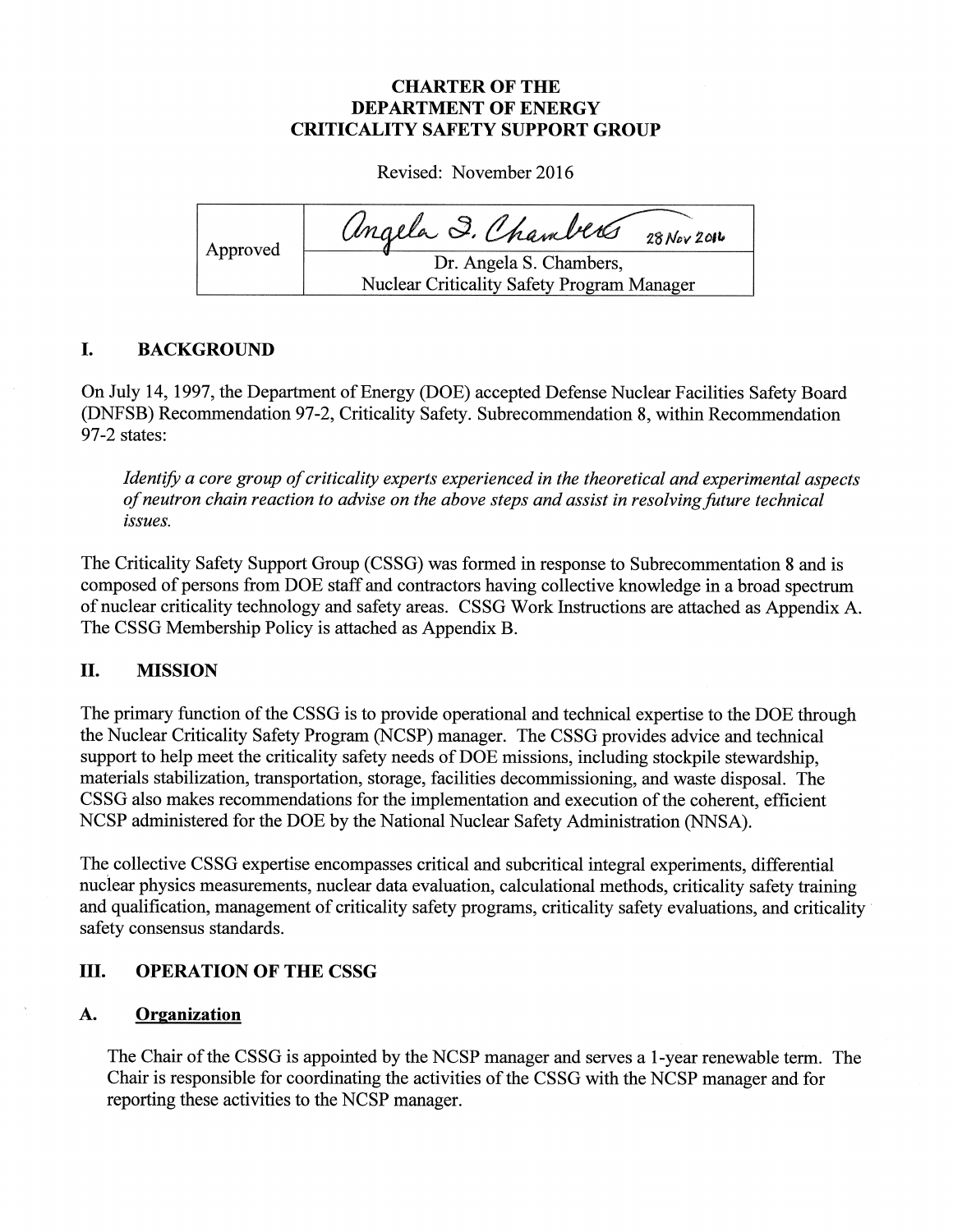The Deputy Chair of the CSSG is nominated by the membership of the CSSG and appointed by the NCSP Manager. The Deputy Chair serves a <sup>1</sup> -year renewable term. The Deputy Chair serves as the Chief Operating Officer of the CSSG and is responsible for tracking deliverables and taskings, developing CSSG funding requests/proposals for the NCSP Manager, documenting meeting results/notes/actions and performing the duties of the Chair when the Chair is absent.

Terms for both the Chair and Deputy Chair begin on the first day ofthe fiscal year. Either the Chair or Deputy Chair, but (preferably) not both, may elect to not renew their position at the end of their current term. When the Chair vacates that position, the Deputy Chair automatically assumes the position of Chair. Both the Chair and Deputy Chair shall provide notice to the NCSP Manager sufficiently in advance of leaving that position to allow for a replacement to be appointed.

The NCSP Manager shall document the reaffirmation of the Chair and Deputy Chair appointments each year.

The CSSG Chair may appoint subcommittees from the CSSG membership to review, report, or act on any matter of concern that comes before the CSSG.

In addition, to supplement the expertise of the CSSG members, the CSSG Chair, with the approval of the NCSP manager, may request other qualified individuals to provide the CSSG with technical expertise for specific tasks.

## B. Meetings

The Chair shall call CSSG meetings as needed but no less than two times annually. The presence of the Chair or Deputy Chair standing in for the Chair is mandatory at C\$SG meetings. In addition to the two mandatory CSSG meetings conducted each year, additional meetings may be called by the Chair as necessary. The CSSG also meets regularly via teleconferences arranged by the CSSG Chair or Deputy and/or by subcommittees appointed by the CSSG Chair.

### C. Scope of Activities

All tasks and initiatives that require expenditure of NCSP funds by any CSSG member (other than participation in meetings as discussed above) shall be undertaken only after a formal tasking directive from the NCSP manager has been issued to the CSSG Chair.

The CSSG provides technical support to the NCSP manager for the performance of activities supporting the development and execution of the NCSP. Additionally, the scope of CSSG activities also includes the following reviews:

- . Activities or conditions that have the potential for serious degradation of nuclear criticality safety at DOE facilities;
- . New nuclear facility designs where criticality is <sup>a</sup> credible hazard;
- . New or revised DOE Directives, Standards, and Guides related to criticality safety; and,
- . Contractor nuclear criticality safety programs at DOE facilities in support of DOE Line Management.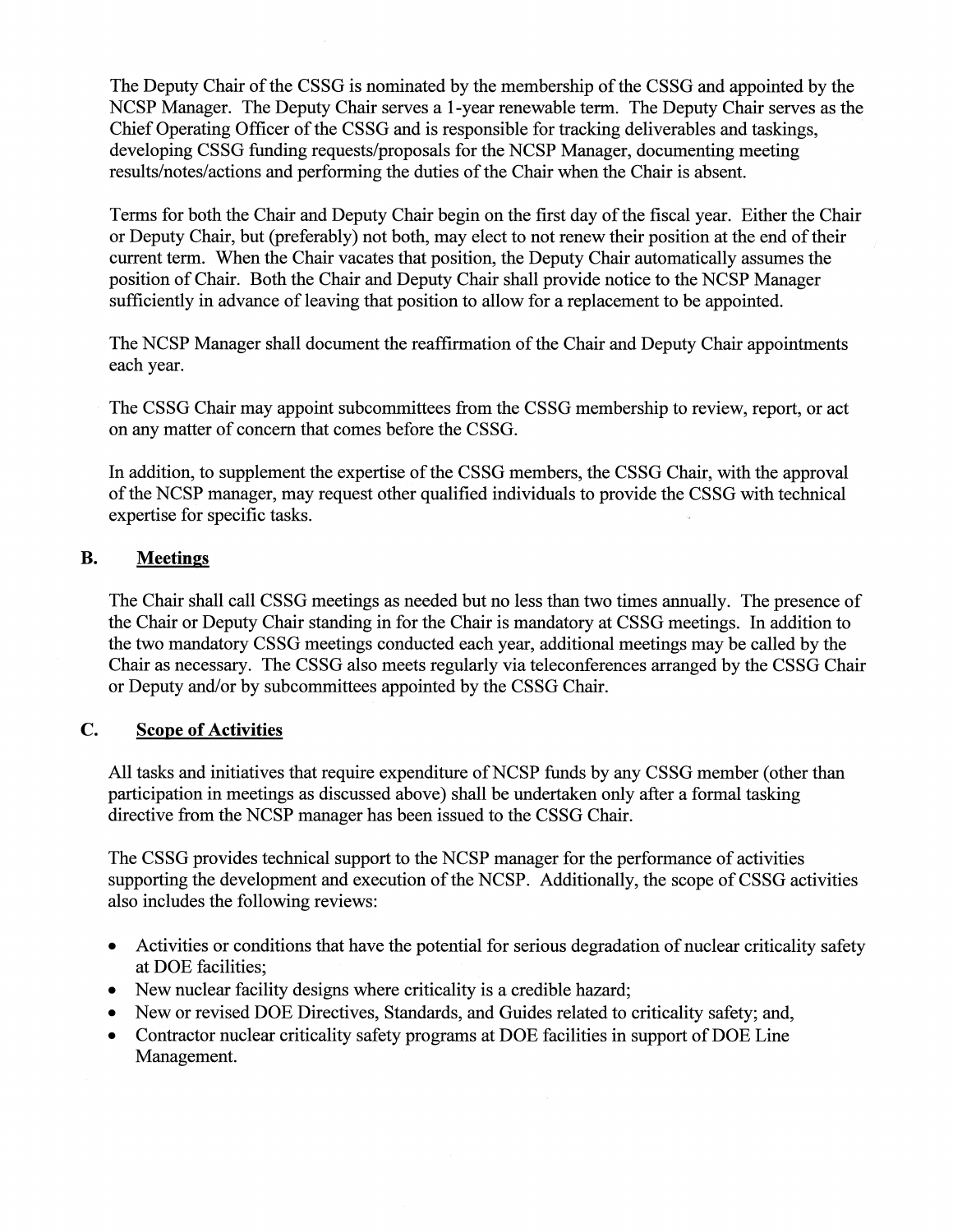## APPENDIX A

## **CSSG WORK INSTRUCTIONS**

This set of specific work instructions is provided by the NCSP manager to set performance expectations for the CSSG. The NCSP manager may modify the CSSG Work Instructions from time to time as deemed necessary. Revisions to these instructions will be promulgated promptly to the CSSG through the Deputy Chair. Meeting minutes, or other documents generated by the CSSG shall be posted to the NCSP website once approved. Documents/products deemed OUO or otherwise sensitive by the NCSP Manager may not be directly posted, but may be referenced, and access provided upon request to, and approval from, the NCSP Manager.

#### 1) CSSG Meetings/Telecons

- . An agenda for each CSSG meeting/telecon shall be issued by the Deputy Chair working with the Chair in advance of a scheduled meeting/telecon and distributed to the members of the CSSG and the NCSP manager together with any materials needed for review of the agenda items.
- The Deputy Chair of the CSSG shall ensure that the minutes of each meeting are formally recorded. Verbatim minutes of the meetings are not required, but the main points of the issues discussed must at least be summarized and decisions clearly delineated.
- After review and concurrence by the members of the CSSG, the minutes shall be forwarded to the NCSP manager.

#### 2) CSSG Reports

- . The results of any evaluation, review, response to <sup>a</sup> formal Tasking, or similar activity by the CSSG shall be transmitted to the NCSP manager in a formal report. These reports shall represent the consensus position of the CSSG members.
- . All formal written correspondence on behalf of, or representing, the CSSG individually or collectively, must be reviewed and approved by the NCSP manager prior to making distribution.
- In the event of serious disagreement with the content of any such report, CSSG members, either individually or with other members, may submit a minority report to the NCSP manager. The NCSP manager will take action as needed to resolve the issues raised by any minority report and inform the authors of that report of the resolution.

### 3) CSSG Communications

- CSSG members as part of their duties with the CSSG and the NCSP may answer any informal query (voice or email) from any Departmental element or the DNFSB or its Staff. The NCSP manager should be kept informed of all such communication as appropriate.
- . All invitations to external elements (i.e. DNFSB, DNFSB Staff, NRC, etc.) to participate in CSSG and/or NCSP meetings or activities shall be made by the NCSP manager only.
- Deliberations of the CSSG and discussion of issues with the NCSP manager must be kept within the CSSG until such time as an official position is reached and the NCSP manager grants approval to disseminate or discuss the information with non-CSSG members. The CSSG may discuss such issues with NCSP task element managers and/or the Chair of the Nuclear Data Advisory Group as appropriate.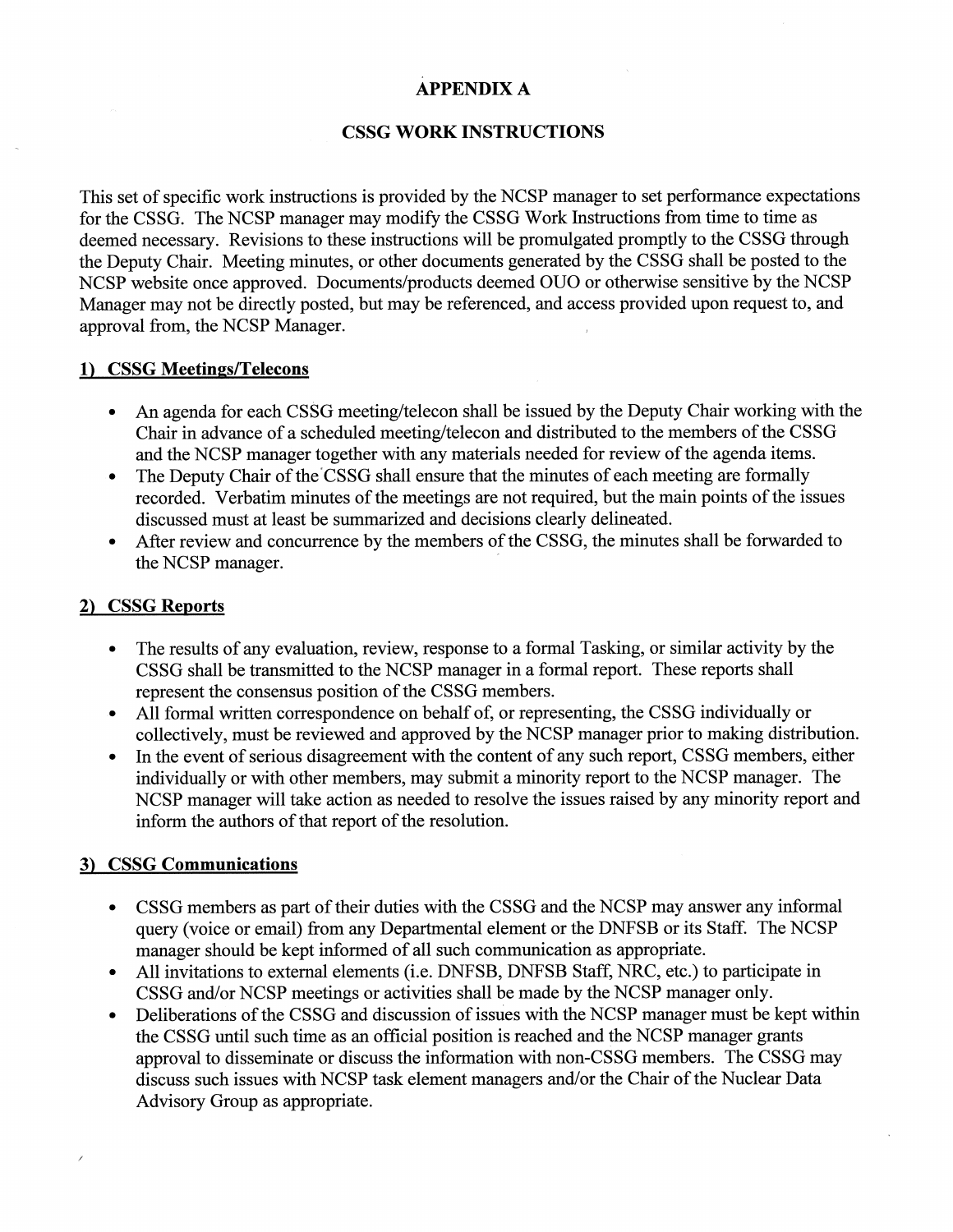Discussion topics that the CSSG believes should be vetted with the DNFSB or its Staff must be provided to the NCSP manager who will make the arrangements through appropriate channels. CSSG members are not authorized to unilaterally engage external parties on CSSG or NCSP matters in their capacity as CSSG members.

### 4) CSSG Emeritus Activities

- . Emeritus members may receive NC\$P funding for support of CSSG Taskings subject to <sup>a</sup> caseby-case approval of the NCSP Manager. In all such cases, the CSSG Chair should propose to the NCSP Manager that such support is desirable during consultation with the NCSP Manager on the details of the Tasking. The CSSG Deputy Chair will provide an estimate of NCSP funding required and advise the NCSP Manager on the impacts of re-directing NCSP funding to Emeritus members.
- Emeritus members may take on tasks that are outside the scope of the CSSG Charter as requested by the NCSP Manager in consultation with the CSSG Chair as part of their continued support to the CSSG. This is subject to the condition that funding for such activities is provided by the requesting organization and do not require expenditure of NCSP funds. Reports of such work would still receive CSSG peer review and review of the NCSP Manager prior to being issued to the requestor.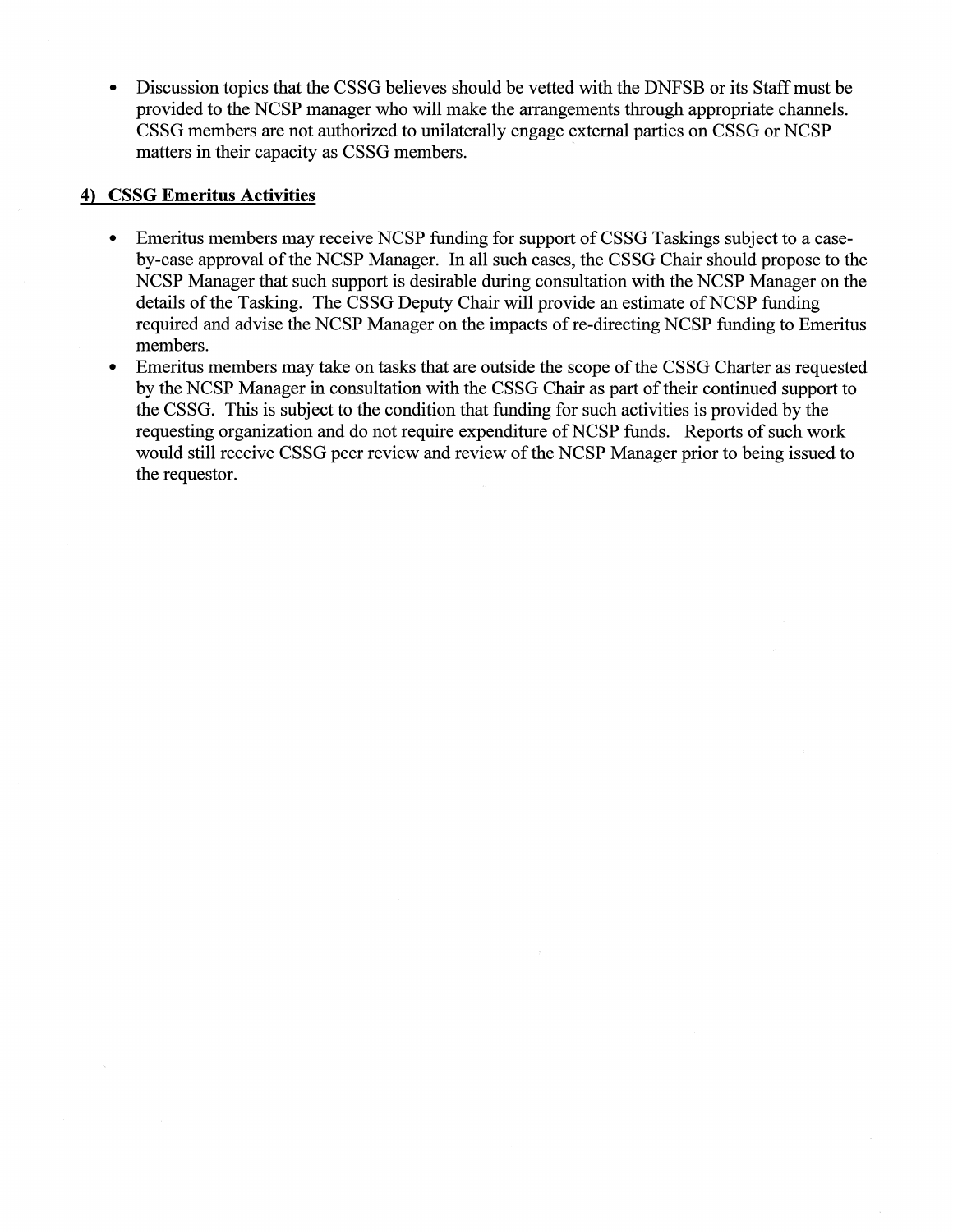#### APPENDIX B

### CSSG MEMBERSHIP POLICY

### 1) Size and Composition of the CSSG

C\$SG membership categories are: a) Current, b) Emeritus, and c) Ex-officio.

- a) Current membership shall be limited to ten members (except during new member transition periods when this number may be exceeded) having a collective balance of expertise that encompasses critical and sub-critical integral experiments, differential nuclear physics measurement, nuclear data evaluation, calculational methods, criticality safety training and qualification, management of criticality safety programs, criticality safety evaluations, and criticality safety consensus standards. Members may receive funding support from the NCSP as appropriate to their specific tasks and roles in the CSSG. Current members are the only voting members of the CSSG.
- b) Emeritus status is comprised of formerly Current members (see Section 5 of this Appendix).
- c) Ex-officio members are appointed to the CSSG because of their positions related to the NCSP or their expertise in some area of criticality safety.

All members are appointed by, and serve with the approval of the NCSP Manager.

The CSSG may form subcommittees, working groups or mentoring relationships that can include ad hoc members as needed. However, these ad hoc participants are not voting members of the CSSG nor are they funded directly by the NCSP.

#### 2) Current CSSG Member Qualifications

The following are minimum qualification requirements for Current members.

- a) At least 15 years of experience as a criticality safety practitioner.
- b) Hold an advanced degree in a technical discipline. An additional 5 years of professional criticality safety experience may be substituted for an advanced degree.
- c) Demonstrated leadership and expertise in criticality safety that will ensure the balance of expertise as outlined in Size and Composition of the CSSG. This is typically achieved by a combination of technical publications, leadership in the Nuclear Criticality Safety Division (NCSD) of the American Nuclear Society, teaching criticality safety related courses or participation on ANSI/ANS-8 Standards working groups.
- d) Hold an active DOE Q Clearance.
- e) Have their management concurrence for membership service.

Once appointed as a Current member, this status is maintained by active participation in CSSG activities.

On an annual basis, the NCSP Manager and CSSG Chair assess the participation level of each member and determine whether continued membership is appropriate.

At their earliest convenience, Current Members should indicate to the NCSP Manager and/or the CSSG Chair their intent to discontinue as a Current CSSG Member and either transition to Emeritus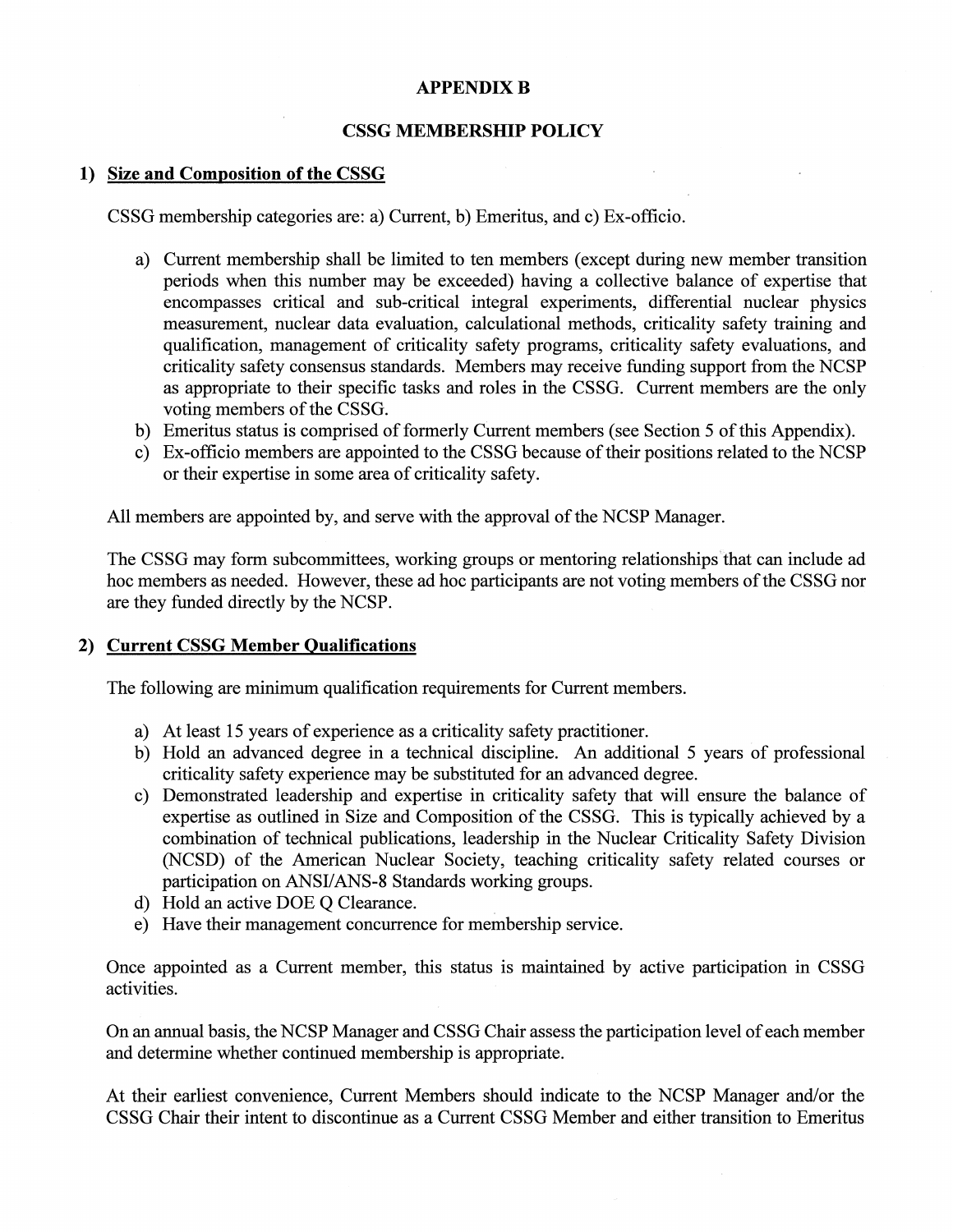Member status or resign from the CSSG (become a Past Member).

### 3) Selection of New Members

from time-to-time it will be necessary to replace Current members. In order to facilitate training of new members and provide a seamless transition, the following process should be used.

- a) A candidate shall be identified for each vacancy as soon as practicable using the Protocol for Selecting a New Member (Section 4).
- b) When filling an anticipated vacancy the CSSG Chair shall provide the NCSP Manager with the name of the member planning to leave and the estimated departure date. If possible, the successor should be appointed at least one year before the departing member leaves the CSSG. During any overlap period, both the outgoing member and his/her successor will be voting members. This situation may temporarily raise the number of Current members above ten.
- c) In the case of an unanticipated vacancy, the new Current member candidate should be selected as soon as practicable using the Protocol for Selecting a New Member (Section 4).
- d) The successor is appointed as a Current member of the CSSG by the NCSP Manager on a date agreed to by the CSSG Chair and the NCSP Manager. At that time the outgoing member relinquishes his/her Current status and either transitions to Emeritus Member status or resigns from the CSSG. Whenever possible, this transition should occur on the first day of the fiscal year.

#### 4) Protocol for Selecting a New Member

- a) The CSSG Chair shall form a nominating committee comprised of at least three Current members including the CSSG Deputy Chair as committee lead. The CSSG Chair functions as an ex-officio member of the nominating committee.
- b) The CSSG Deputy Chair shall solicit the Current and Emeritus members for names and qualification packages for nominees.
- c) The nominating committee shall identify the expertise needed to maintain/achieve the collective balance of expertise of the CSSG.
- d) The nominating committee shall vet the nominee qualification packages based on the need and their qualifications and disseminate packages for all qualified nominees to the full CSSG.
- e) The CSSG Deputy Chair shall convene a meeting (face-to-face or telecom) of the full CSSG to discuss qualified nominees. The need to maintain the collective balance of expertise of the CSSG shall be discussed.
- f) The nominating committee shall select, and present to the Current membership, at least two candidates who meet or exceed the qualification requirements and who will maintain a collective balance of expertise among Current members.
- g) Candidates shall have their management concurrence for membership service prior to the CSSG initiating the balloting process.
- h) In the event of simultaneous vacancies requiring the selection of more than one new member, the nomination and balloting processes are to be separate and independent in time.
- i) The Current members vote on the candidates presented by the nominating committee. A majority of votes is required for selection of a new member. The name and qualification package for the selected new member shall be forwarded to the NCSP Manager for review and approval.
	- <sup>1</sup> . In the case of more than two nominees, multiple votes may be necessary to obtain a majority vote.